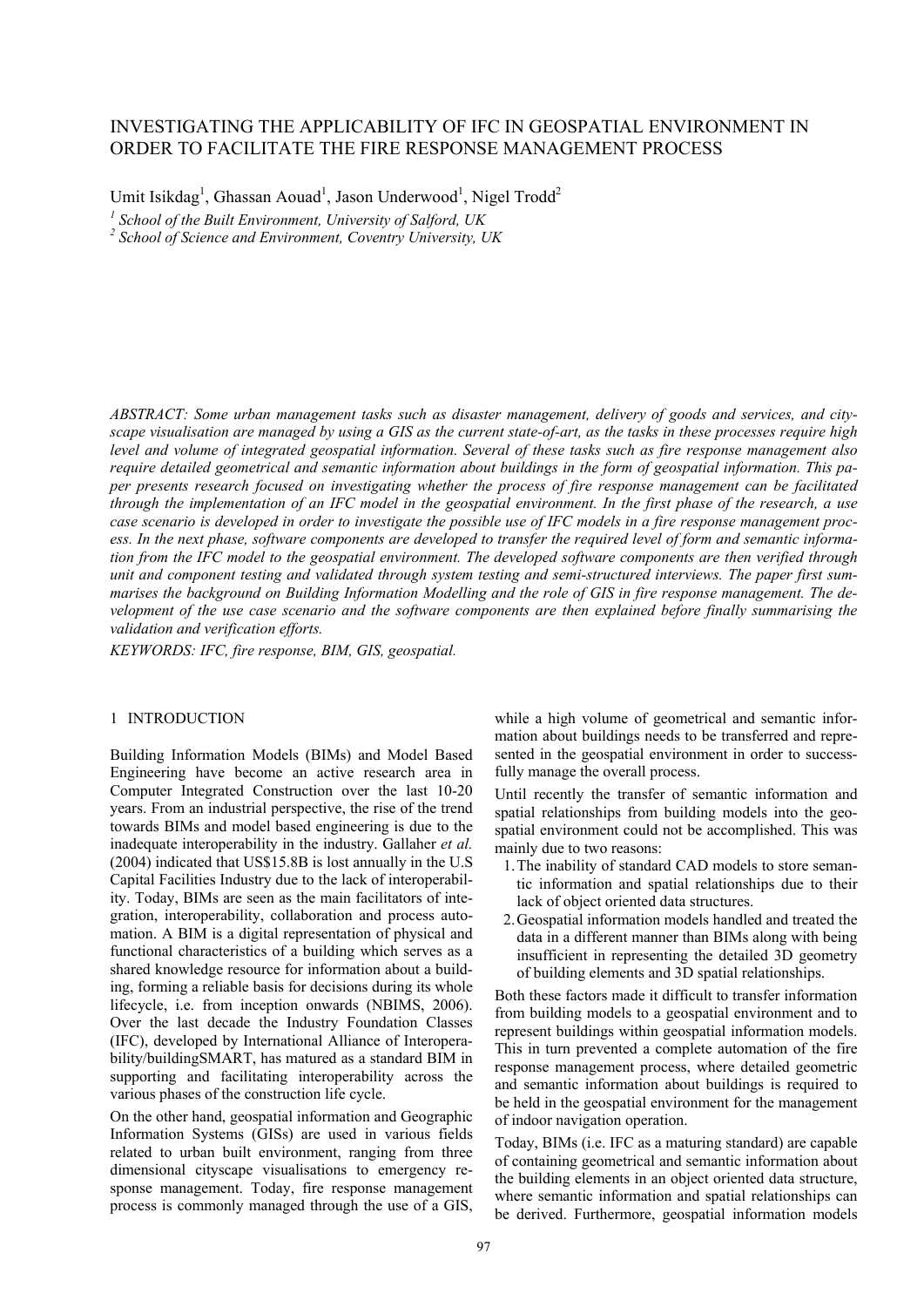are developing in a way that they can support 3D geometrical representation of building elements and representation of 3D spatial relationships between them.

In light of such new technological developments in both domains, the overall research investigated ways and methods for overcoming the technical barriers that have prevented a complete automation of the fire response management process.

## 2 BACKGROUND

# 2.1 *Information modelling in the construction industry*

The traditional fragmented nature of the construction (AEC) industry causes diversity of the software in use, which in turn prevents effective information exchange between all parties. BIMs emerged in order to facilitate the effective management of construction information through the project lifecycle, by overcoming the barriers that prevent effective exchange and sharing of information.

Information models in the construction industry are usually developed by adopting ISO 10303 (Standard for Exchange of Product Data - STEP) technologies, e.g. EX-PRESS, etc. Important efforts in this area include COM-BINE, STEP Part 225, BCCM RATAS, EDM, SME and CIMSteel /CIS2 and IFC (Eastman, 1999; Zamanian and Pittman, 1999).

In 1994, 12 U.S. based companies joined together to examine the potential for interoperability in the AEC area. This first effort was based on the ARX development system for AutoCAD Release 13. Following this first effort, the organisations realised that there was economic benefit to be gained from such interoperability of software. As a result the participants decided to develop a vendor neutral standard for software interoperability. In October 1995, they established the Industry Alliance for Interoperability (IAI). The first version of the IAI's vendor neutral standard (IFC) was released in 1997. In 2005, IFC became an ISO Publicly Available Specification (16739).

The Industry Foundation Classes (IFC) is a collection of entities that together form a BIM. The IFC entities are defined by using ISO 10303 EXPRESS conceptual modelling language. The IFC objects allow AEC/FM professionals to share a project model and allow each profession to define its own view of the objects contained in that model. The BIMs (and IFC) aim to improve the efficiency in design, construction, and facilities management processes. Recent works on implementing and using BIMs and IFC include Spearpoint (2003), Maher *et al.* (2003), Kähkönen and Leinonen (2003), Yabuki and Shitani (2003), Lee *et al*. (2003), Underwood and Watson (2003), Kiviniemi *et al.* (2005), Grilo *et al.* (2005), Nour and Beucke (2005), Petrinja *et al.* (2005), Karavan *et al*. (2005), Caldas *et al*. (2005), Chen *et al.* (2005), Maher *et al.* (2005), Tanyer and Aouad (2005).

## 2.2 *The role of geospatial information in fire response management process*

Geospatial information is being used in many domains. Various elements of the urban fabric are already being represented within geospatial models. Furthermore, GISs are common systems that are used in urban planning and management activities. As Zeiler (1999) indicated, GIS and geospatial information are used in cadastre and land use planning, urban growth planning, planning and management of utility systems (electric, gas, water), demolition planning, emergency response planning and management, navigation and routing, delivery of goods and services, conservation and renovation projects, and in pollution management.

Local governments and fire departments use geospatial information and GISs to prevent fire and to manage emergency response operations in rural and urban areas. The literature in the area is extensive and some examples from the literature include Duburguet and Brenner (1997), Wang *et al.* (2005), Keating (2003), Schroeder (2000), Kwan and Lee (2005) who explained the use of geospatial information (and GIS) in Fire Response Management. On the other hand several studies (Beilin, 2000 and Brenner *et al.* 2001) demonstrated the use of geospatial information for assessing fire risk and for emergency response planning. Zlatanova (2007) provided a list of her publications related to the use of 3D geospatial information in emergency response management.

### 2.3 *Research methodology*

The aim of the study presented was to assess the applicability of an implementation of an industry standard BIM (IFC) in geospatial context, in order to investigate if the fire response management process can benefit from such an implementation. In order to build up the background theory, the first two phases of the research included literature reviews on Building Information Modelling and on the role of geospatial information in the fire response management process. The next phase included a technology review in order to gain further understanding of Building Information Modelling and the technologies related to storage and exchange of geospatial information. In the next phases of the research, a prototype system that transfers information from IFCs to geospatial environment was proposed, implemented and validated in three stages:

- 1.A use case scenario on fire response management was developed through semi-structured interviews in order to determine the level and amount of information to be transferred from the IFC model to the geospatial environment.
- 2.A prototype which would transfer the information from IFC to the geospatial environment was proposed and implemented as a set of software components.
- 3.The prototype software was verified and validated according to ISO 9126 through system testing and semistructured interviews.

The following sections will explain the development of the use case scenario, the design and implementation of the software components, and verification/validation efforts.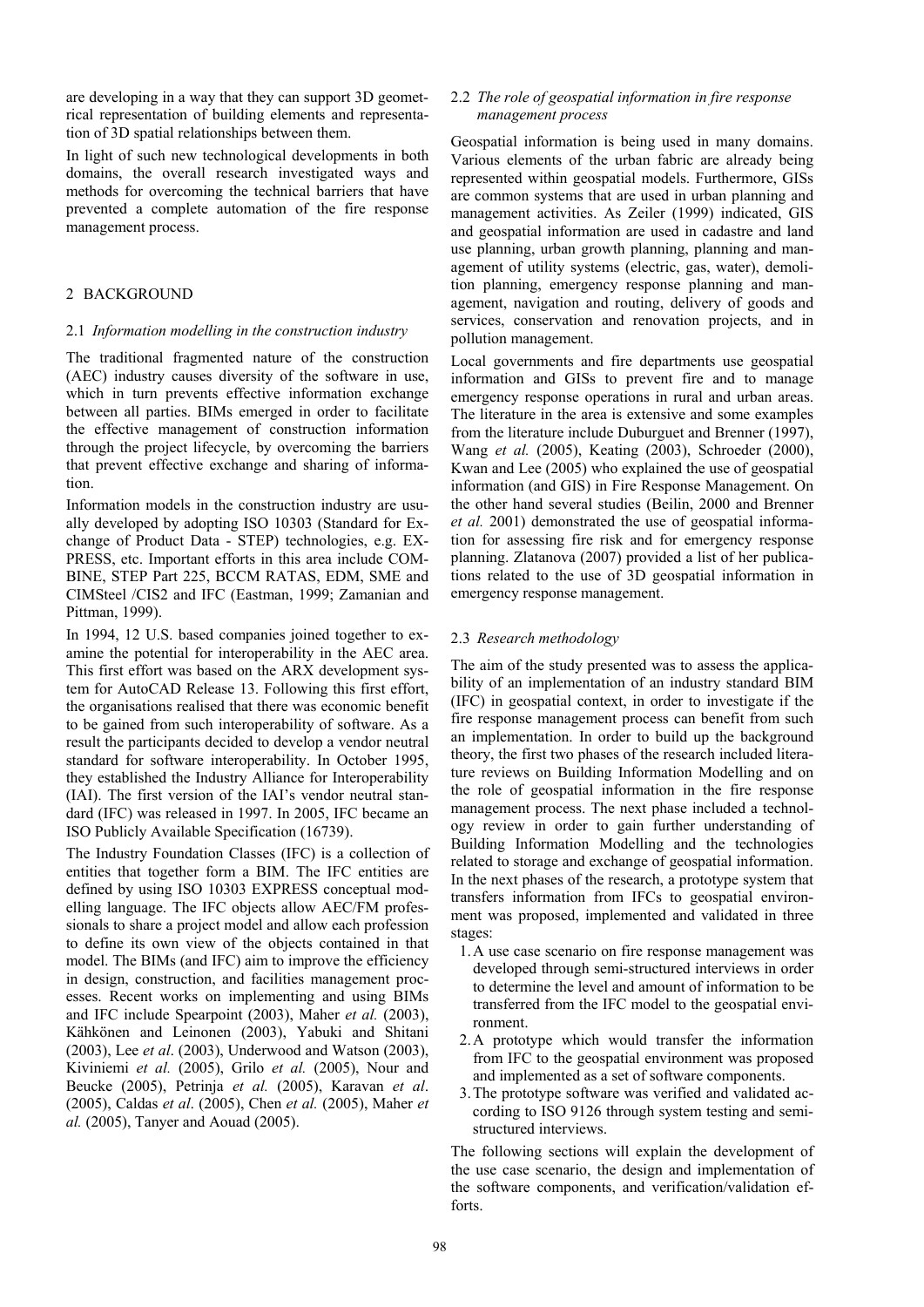## 3 DEVELOPMENT OF THE USE CASE SCENARIO

#### 3.1 *Introduction*

A use case scenario describes the system's behaviour under various conditions as the system responds to a request from its stakeholders. The use case scenarios are usually defined in the form of casual and fully dressed versions, as explained in Cockburn (2001). The casual version of the scenario explains the process in an informal story-like style. The fully dressed versions of the scenarios are defined as a part of the functional analysis by the refinement of the casual versions. The fully dressed version of the scenario explains the process through a step by step approach in a formal way. The data needs and the structure of the proposed system are determined by the help of use case scenarios.

Following a literature and technology review in the field, a group interview was organised in the Greater Municipality of Istanbul in order to develop a use case scenario and establish a framework for the proposed solution. The group were composed of assistant directors from the Department of Surveying and Cadastre (of Greater Municipality of Istanbul), civil and surveying engineers from the Greater Municipality of Istanbul, experts from NETCAD (a commonly known Turkish GIS developer) and academics from Istanbul Technical University Centre for Disaster Rescue (which works jointly with Istanbul Fire Brigade and Istanbul Hospitals, for emergency response management research and training). The following sections will present the use case scenario development process and the scenario itself.

#### 3.2 *Use case scenario development process*

The process was initiated with a group interview. In the beginning of the interview the participants from Istanbul Technical University (ITU) Centre for Disaster Rescue explained the data requirements for a successful fire response management operation. These general requirements can be summarised as the following:

- 1.The first type of information required for the operation is regarding roads in order to manage the routing of fire brigade vehicles and ambulances during the operation.
- 2.Other information required about roads includes the type of roads (i.e. asphalt or gravel), slope of the roads, and the seasonal condition of the roads (e.g. a road can be muddy after a heavy rain).
- 3.In the operation, the location of fire brigade stations and hospitals are also required to be known.
- 4.The types and capabilities of fire brigade vehicles (i.e. the maximum height of stairs in the vehicles) in a fire brigade station need to be known in order to select an appropriate fire station and fire brigade vehicle for the operation.
- 5.The demographic and traffic information about an area where the operation will be carried out need to be known, i.e. traffic may prevent the fire brigade vehicles reaching the site in the estimated time if the area is highly populated.
- 6.The information about surrounding buildings also need to be known in order to manage the access to the

building from surrounding buildings (if needed) and to prevent the spreading of fire to them.

- 7.The usage type of the building (e.g. hospital, school) also needs to be known.
- 8.The location of fire sensors and fire alarms inside the building need to be known.
- 9.If any electronic control system is installed in the building (e.g. a system to close some doors when a fire occurs) then the information about such a system should be in the database of the disaster rescue centre.
- 10. The location of emergency exits in the building need to be known.
- 11. The electrical installations and pipelines surrounding the building also need to be known.
- 12. The location of the fire hydrants nearby the building need to be known.
- 13. The material of building elements (i.e. walls, doors, windows, etc.) need to be known.
- 14. The opening directions of doors and windows need to be known to assist the fire brigade staff.

During the interview the participants mentioned that these data requirements are only a small portion of the real life data needs, and a real life situation would require more data from other different resources. In the meeting, the participants were informed about the data richness of BIMs in that they contain information about materials of elements, and functions of elements such as the opening direction of doors and windows. Based on this the participants then pointed out that the data rich structure of the BIMs would provide specific advantages in facilitating the fire response management process. The BIM to be used was selected as the IFC as it is the mainstream standard for building information modelling.

A use case scenario was developed with the research group in the next stage of the study. As a first step in order to keep the scenario simple, a subset of data needs was selected from the above mentioned data needs. The participants agreed that the data requirements for the scenario would be in regard to the:

- Location of the fire brigade stations
- Road network between the building and the fire brigade stations
- 3D geometrical model of the building
- Opening directions of doors and windows
- Material of building elements

In the next stage, the scenario for fire response management operation was developed. The causal version of the scenario is presented in the next section. The fullydressed version, which is not presented in this paper as it does not comply with the level of detail presented here, is presented in Isikdag (2006).

### 3.3 *Use case scenario for the fire response operation*

The Centre for Disaster Rescue of Greater Municipality of Istanbul is responsible for managing fire response operations in the city. According to the scenario, a fire occurs at the Institute of Science and Technology building of Istanbul Technical University. A witness informs the Centre for Disaster Rescue about the fire. An operation team is formed immediately in the centre. A member of the team determines an appropriate fire brigade station (which has suitable vehicles), calls the station and informs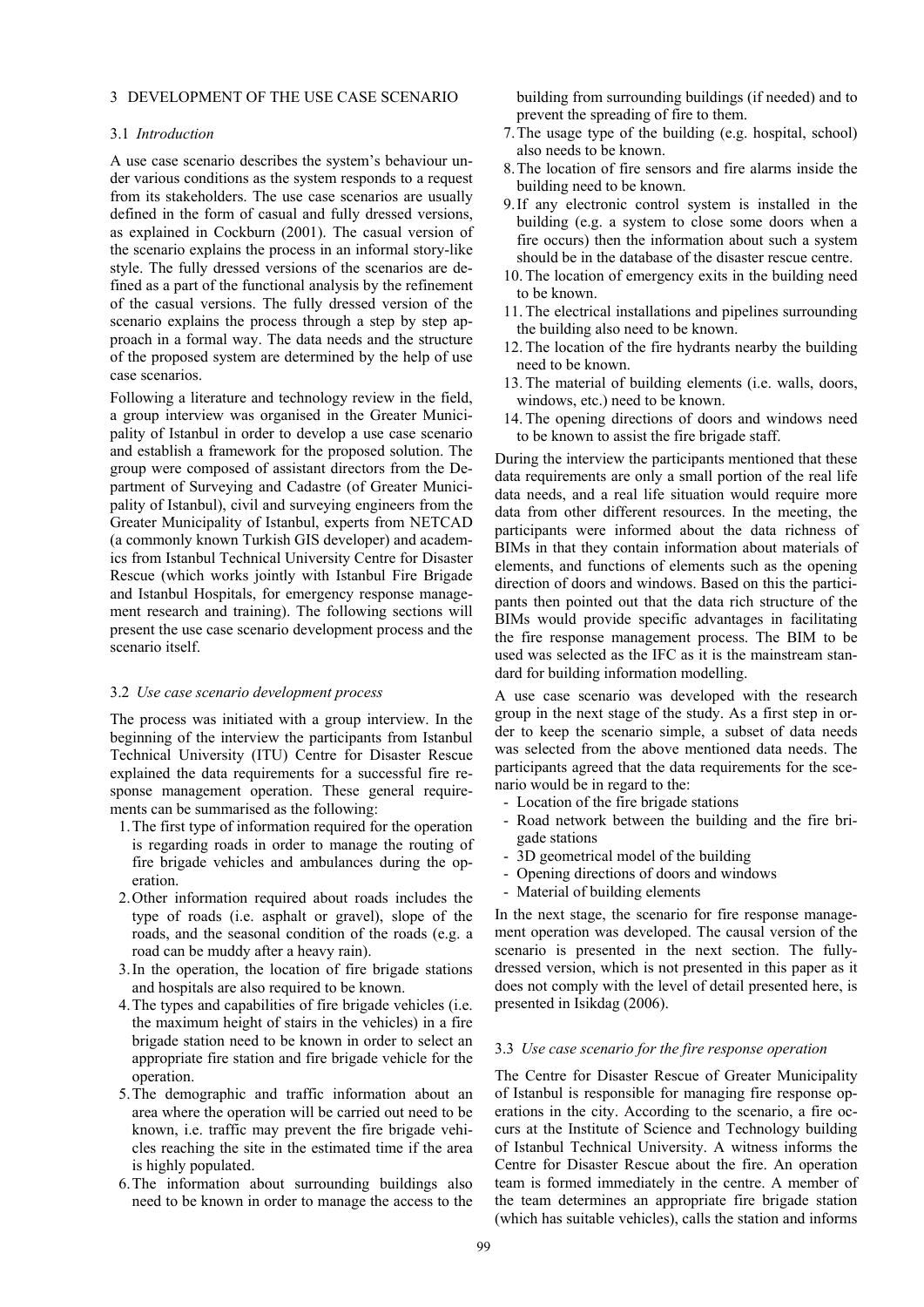the station about the fire. At the same time the response team begin to use their GIS based fire response management system. In the first stage of the operation, a shortest route analysis is carried out to find the shortest route from the appropriate station to the Institute (where the fire occurs). In the next stage, the operation team uses the information about the shortest route to direct the fire brigade vehicles to the building. At a later stage when the fire brigades arrive at the building, the operation centre directs the fire brigade personnel inside the building by informing them about the opening directions of the doors and the materials of building elements. According to the scenario, the Centre for Disaster Rescue has access to the BIM of the building (in form of an IFC model).

In technical terms, according to the scenario:

- 1.The operation team, in the first stage, uses a system (of software components) to extract the required information (3D model of the building that contains opening directions of doors and windows, and material of walls) from the IFC model and transfer it into the geospatial environment.
- 2.The operation team then uses their readily available GIS based response management system to merge the background data (i.e. locations of fire brigade stations, road network) with the geospatial representation of the BIM, to manage the operation without loosing both time and the necessary information as a result of switching between various applications and data models.

Three use cases are derived from the use case scenario in the next stage. Figure 1 outlines these use cases.



Figure 1. Use Cases Diagram for the fire response operation.

# 4 THE DESIGN OF THE PROTOTYPE SOFTWARE

The prototype software for transferring the information from the BIM (IFC) into the geospatial environment is developed in light of the use case scenario explained in the previous section. As mentioned in the use case scenario, the software components are developed in order to extract a 3D model of a building from the IFC model and to transfer it into the geospatial environment. The resulting 3D geospatial model would contain opening directions of doors and windows and material of walls along with their 3D geometrical representation. The prototype software components are developed in three layers, namely human-computer interaction (HCI Layer), problem domain (PD Layer) and data layer (Figure 2).

The data layer of the system consisted of a model server database (namely EDM) where IFC models were stored and a spatial database (ESRI GeoDatabase) where the resulting geospatial data model was stored. The problem domain layer of the system consisted of two internal and two external software components. The external software components were APIs, i.e. the model server API, which was used to query the IFC model in the model server and retrieve the required information from the IFC model and the Spatial Database API, which was used to create the geospatial model.

The internal software components were the input processing and the output creation packages. These packages were developed as COM+ components. The input processing package was used to convert different geometrical representations of building elements (CSG/Sweeping) to Boundary Representation (BRep), which is a common geometrical representation form for geospatial models. The input processing package was also used to derive spatial relationships and semantic information from the IFC model. The information obtained from the IFC model was held transiently in the objects of the input processing package. In the next stage, the output creation package used this transient information to create persistent geospatial objects inside a spatial database. The persistent geospatial objects were created with the help of the ESRI GeoDatabase API - an API developed to interact with the ESRI Spatial Database. The geospatial objects are stored within a data model based on ESRI Multipatch object model. Figure 2 depicts the physical design of the prototype software.

As shown in Figure 2, the system is designed in form of separate components in order to provide flexibility for further extensions. For example, when a need to create the output in another geospatial model arises (i.e. in form of CityGML) the development of a new output creation package will be sufficient rather than having to redevelop the whole system. The HCI layer of the system is consisted of a single windows user form. The form had command groups that are used to query the IFC model and get information about the building elements, before transferring them to the geospatial environment. It also contained several other commands which are used to transfer the transient information from the input processing packages' objects to geospatial objects and persist them in the spatial database.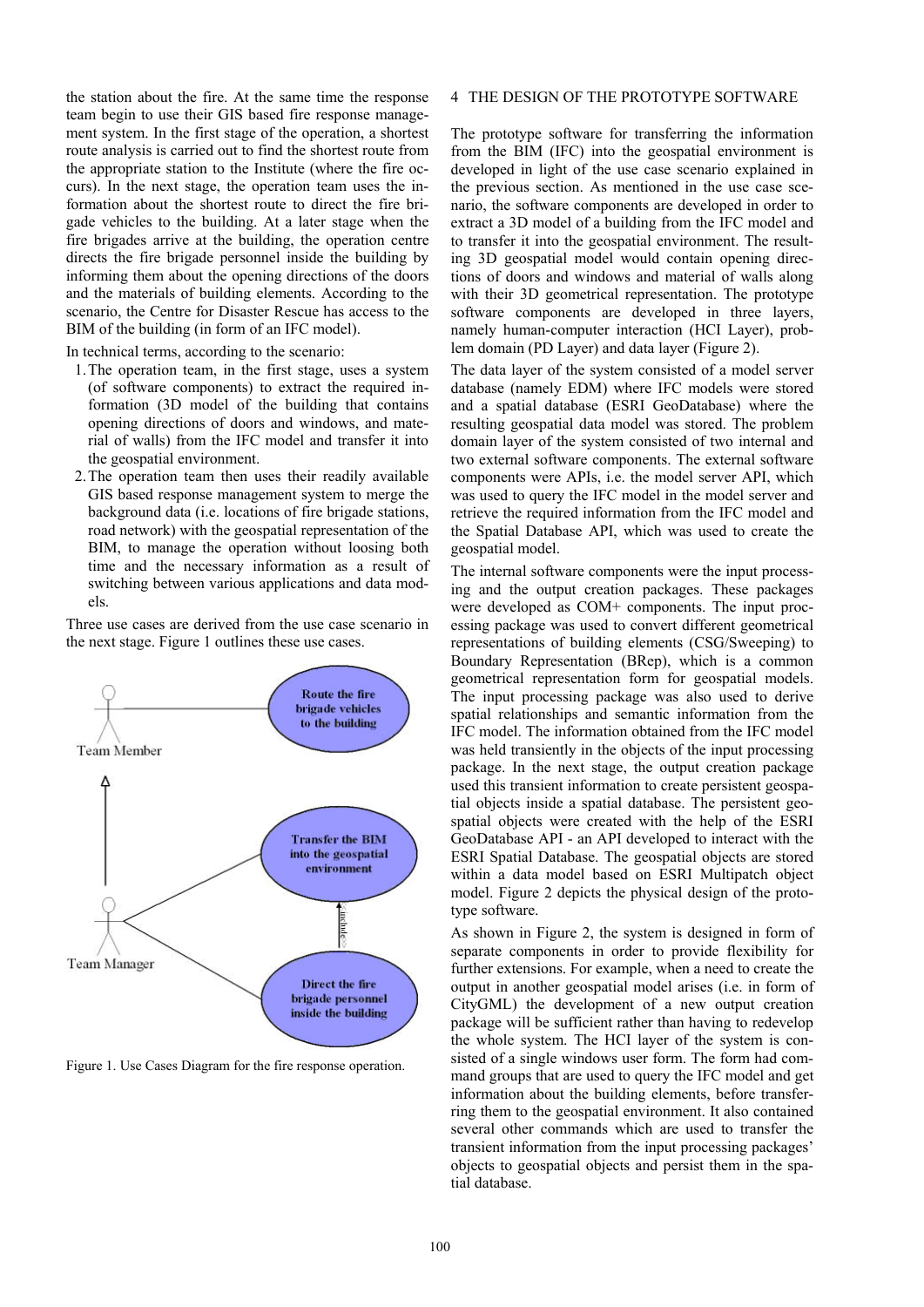

Figure 2. Physical Design of the prototype software.

# 5 VALIDATION AND VERIFICATION OF THE PRO-TOTYPE SOFTWARE

Following the development of the prototype software components, they were verified through unit, component and system tests. Unit tests were conducted to test the individual classes of the input processing and output creation packages, while the component tests were used to test the components as a whole. System tests were used to test the components and the interactions between them.

Figure 3 and Figure 4 present a result from the system testing phase of transferring a 3D building model from the IFC model into the geospatial environment. In the first figure, an IFC model of a 3 storey building is seen in a CAD application then in the next figure the transferred model is seen inside a GIS.



Figure 3. IFC model of a three storey building shown in a CAD application.

In the next phase the system was validated by using scenario-based testing (with test cases) and later evaluated in light of ISO 9126-1 (first part of the standard for Software Engineering Product Quality) by semi-structured interviews.



Figure 4. A three storey building transferred from an IFC model, shown inside a GIS.

The test cases were based on the use cases defined earlier (Figure1). It should be noted that the test cases are different from use cases as they explain a process in a higher level of detail and focus on interactions more closely. The test cases mimic the real flow of events with real users and real data, and the results of interactions are measurable in terms of success/failure. Kaner (2003) provided extensive information on scenario based system testing by using test cases. The test cases were completed by participants from NETCAD, Greater Municipality of Istanbul and academics from Istanbul Technical University Centre for Disaster Rescue. All test cases were completed successfully. The test model was the BIM of an Institute of Science and Technology building of ITU which was in IFC format. Table 1 provides the details of the test-cases completed during the scenario-based testing process.

| rest<br>Case<br>$\mathbb{D}$ | <b>Event Description</b>                                                                           | Process                                                                                                                                                                                                               | Result   |
|------------------------------|----------------------------------------------------------------------------------------------------|-----------------------------------------------------------------------------------------------------------------------------------------------------------------------------------------------------------------------|----------|
| A                            | Route the fire brigade<br>vehicles to the building                                                 |                                                                                                                                                                                                                       |          |
| $A-1$                        | Import the road data to the<br>emergency response<br>management system                             | Import the road data (showing the roads around Maslak,<br>Levent, Sariyer) to ArcGIS environment                                                                                                                      | Success  |
| $A-2$                        | Import the fire station<br>locations to the emergency<br>response management<br>system             | Import the fire brigade station locations to ArcGIS<br>environment (showing the fire brigade station locations<br>around Maslak, Levent, Sariyer)                                                                     | Success  |
| $A-3$                        | Locate the appropriate<br>station in the system                                                    | Query the fire stations by their ID and find the location<br>of appropriate fire station in the system by its given ID                                                                                                | Success  |
| $A-4$                        | Find the shortest route<br>form the appropriate fire<br>brigade station to the<br><b>Tnstitute</b> | Find the shortest route between these two locations by<br>using the network editing tools in ArcGIS                                                                                                                   | Success. |
| в                            | Transfer the BIM into<br>the geospatial<br>environment                                             |                                                                                                                                                                                                                       |          |
| $B-1$                        | Run the system and make<br>the database related<br>operations                                      | Run the prototype system<br>Import IFC and Aspect Model* schemas<br>Import the physical file into EDM database<br>Populate the Aspect Model entities by mapping from<br>IFC model classes to Aspect Model classes     | Success  |
| $B-2$                        | Populate the Input<br>Processing Unit Object<br>Model                                              | Populate Input Processing Unit Object Model classes<br>from Aspect Model*<br>*: The Aspect Model is a middle-tier information model<br>stored in the BIM database                                                     | Success  |
| $B-3$                        | Create the 3D building<br>elements as persistent<br>geospatial objects                             | Create the 3D building elements with required attributes<br>in form of an ESRI GeoDatabase                                                                                                                            | Success  |
| $\mathbf C$                  | Direct the fire brigade<br>personnel inside the<br>building                                        |                                                                                                                                                                                                                       |          |
| $C-1$                        | Import the building plan<br>from the database                                                      | Import the building model into the ArcGIS based system<br>from an ESRI GeoDatabase. Opening directions of<br>doors and windows and material of building elements<br>are represented as attributes of related features | Success  |
| $C-2$                        | Direct the fire brigade<br>personnel inside the<br>building                                        | By giving them directions of the fire and by indicating<br>the opening direction of doors and windows and the<br>materials of walls, when required                                                                    | Success  |

Table 1. Test-cases completed during scenario based testing.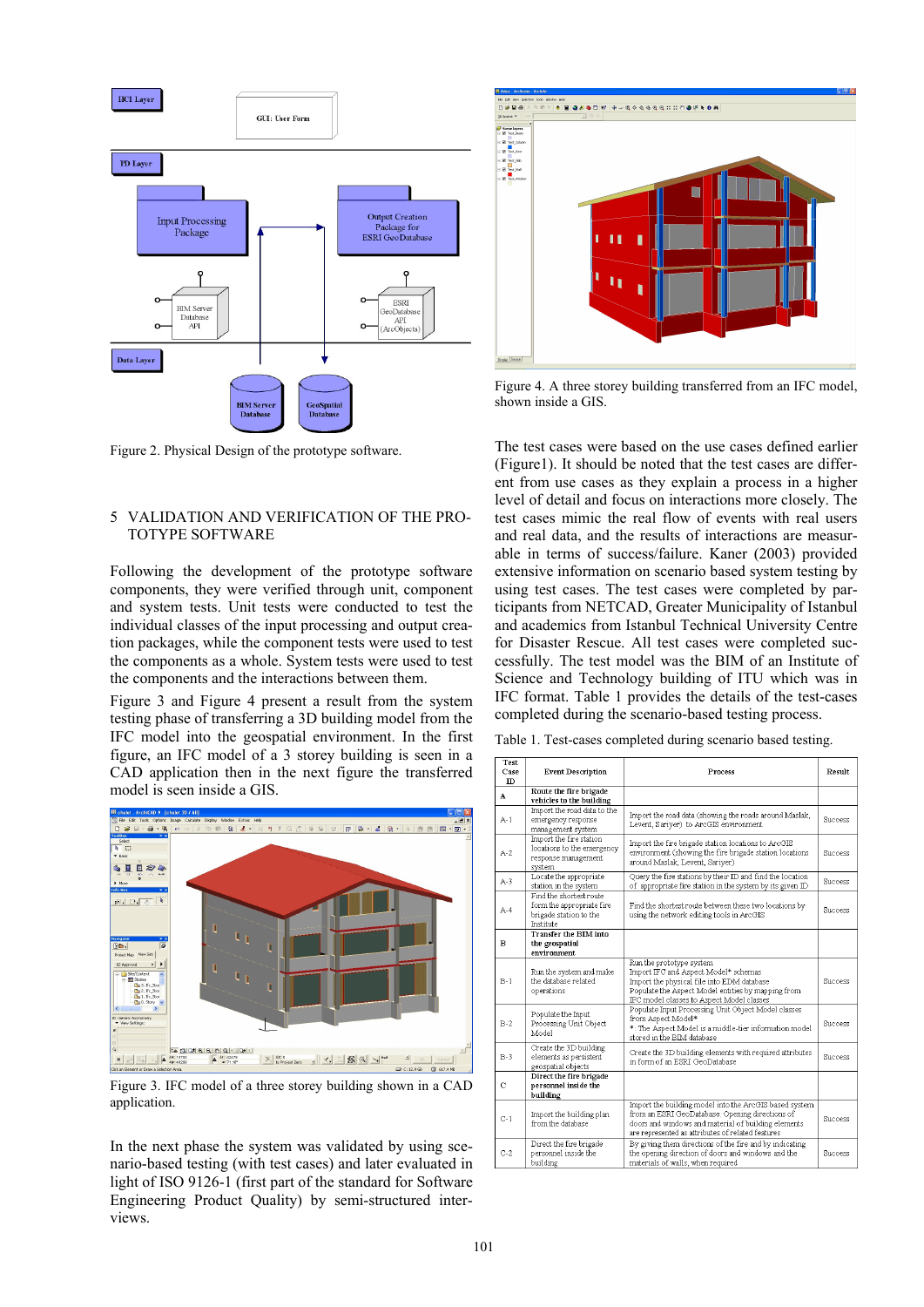The system evaluation by semi-structured interviews was undertaken after the scenario-based testing process. Participants from NETCAD, Greater Municipality of Istanbul and academics from Istanbul Technical University Centre for Disaster Rescue joined the semi-structured interviews. The questions in the interviews were regarding the system quality in order to evaluate the functionality, usability, efficiency and portability of the system. During the interviews every participant was given a chance to inspect the source code of the system as some questions were related to the coding itself. All participants were interviewed on a one-to-one basis in light of a set of questions. During the interviews the participants mentioned that the developed components can successfully create 3D representations of columns, beams, slabs, windows, doors and walls in the form of 2D and 3D geospatial objects. Object attributes (e.g. material of elements) and spatial relationships were also present in the geospatial object model.

Several problems that affected the system quality were identified during the component and systems tests as:

- Time behaviour of the output creation package was poor.
- The 3D building elements were not located in actual orientation of the building.
- The spatial relationships in the IFC model were not represented in form of topological relationships in the geospatial model.
- The objects represented with BRep method in the IFC model were not processed and transferred into geospatial objects.

The evaluation results showed that the time behaviour of the output creation package is not satisfactory. The results of the performance tests (carried out during the system tests) mainly indicated that this is due to time spent on creating the geospatial objects. The reason behind it was the complex structure of the ESRI Multipatch object type which was used in the implementation.

Another result from the evaluation indicated that the resultant building elements were not located within the actual orientation of the building. Geo-locating the output with the right orientation is an important aspect of the implementation. Further research could accomplish this in several ways:

- *By using the information (attributes) obtained from the IFC model:* The transformation can be achieved by obtaining the latitude and longitude of the building from IfcSite object and getting the rotation as True North from IfcGeometricRepresentationContext object.
- *By using a geospatial object as a template:* In this method, the coordinates of three points of the template geospatial object need to be known for the transformation operation.

The evaluation results indicated that the spatial relationships of the IFC model were not represented in the form of topological relationships in the geospatial model. This was mainly caused from the limitations of the geospatial model used in the implementation. Although 3D topological models exist to a certain extent, they are only implemented in specific databases for research purposes and are still not integrated into state of art GISs. Further research and developments on 3D topological modelling and their implementation in GISs will contribute to the efforts towards better representation of building elements in geospatial environment.

Another criticism about the prototype was that the IFC objects whose geometry is defined by the BRep method were not processed and transferred into geospatial objects. This appeared mainly because of the design decision that was taken in order to solve the problems in the transformation from CSG and Sweeping Representations to Boundary Representation (BRep). The transformation of the IFC objects whose geometry is defined by the BRep method to the BRep models of geospatial environment might cause such problems as:

- The resultant geospatial model would require a high amount of storage space in order to store building elements that have detailed geometries. In such situation the resultant model needs to be compressed or simplified using the geometric model simplification techniques.
- On the other hand, the system's performance would become worse during this transformation process as it would have to process more complex geometries.

# 6 SUMMARY AND CONCLUSION

Fire response operations are commonly managed by using a GIS as the current state-of-art, and require high level and volume of integrated geospatial information together with detailed geometric and semantic information about buildings. However, building information has not been transferred into and represented in geospatial environment due to the lack of semantic information in early building models and due to incompatibilities between the data models in the two different domains. This situation mainly prevented the management of indoor navigation process in a fire response management operation.

In contrast, when the building information is made available in the geospatial environment, the emergency response management team will have the ability to use their readily available GIS based response system to manage the outdoor and indoor operation seamlessly, without loosing time and necessary information through switching between various applications and data models. In order to realise this, the study investigated the applicability of BIMs (IFC in particular) in the geospatial environment.

Following a literature and technology review on Building Information Modelling and geospatial information, a use case scenario was developed in order to determine details of the process. The scenario also acted as a framework for the implementation. In the next stage, a prototype to transfer information from IFC to the geospatial environment was proposed and implemented as a set of software components. Finally, the prototype was verified by unit and component tests and was validated according to ISO 9126-by system testing and semi-structured interviews.

Two types of mismatches occur between IFC models and geospatial environment as form and semantic mismatches. In order to prevent these mismatches, the transfer of information from IFC to geospatial environment should address two specific issues, i) the transfer of geometric information and ii) the transfer of semantic information.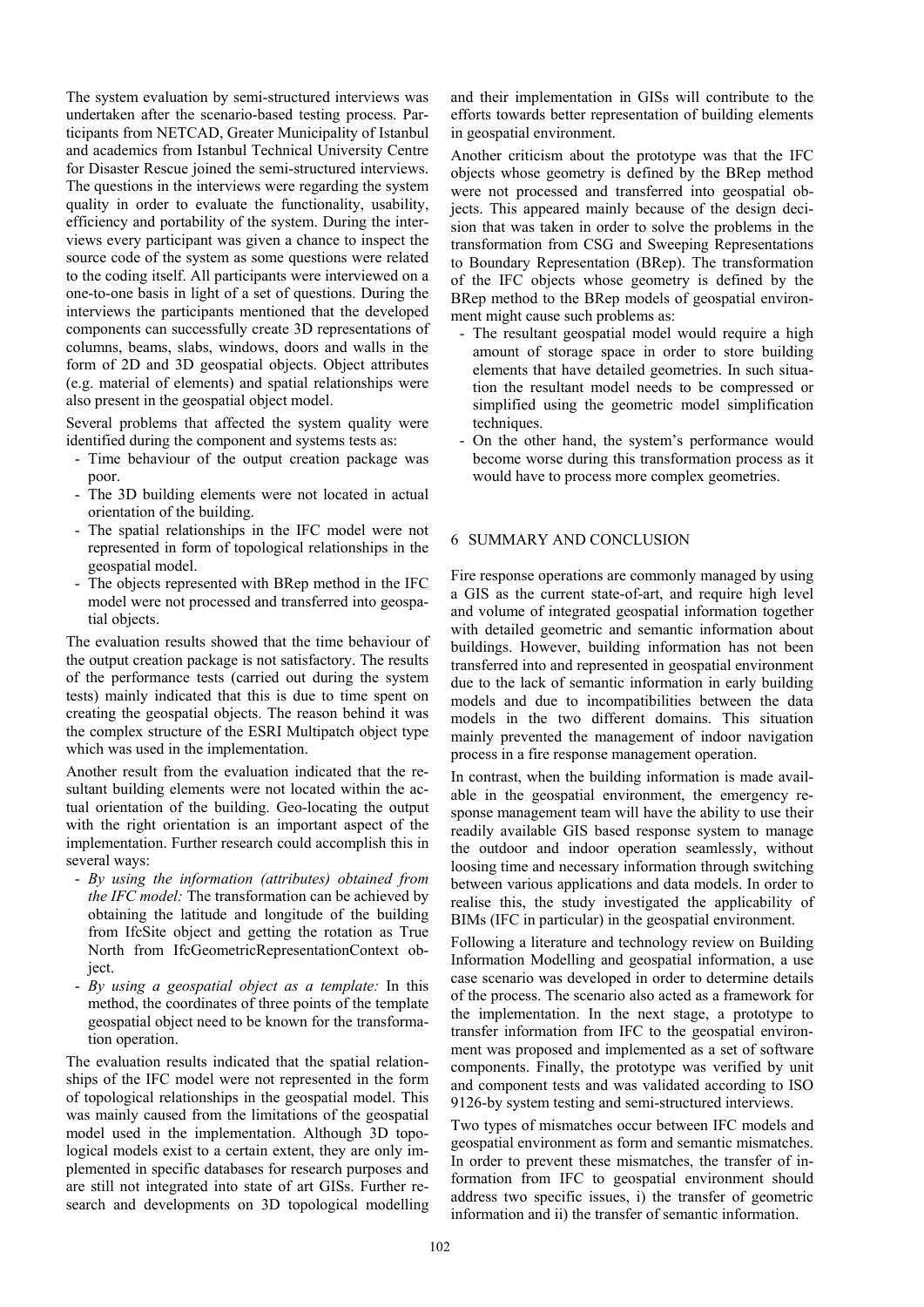The geometric information is about the geometry of the building elements and spatial relationships. The geometry in IFC models is represented with CSG, Sweeping and BRep methods. On the other hand, in (vector) geospatial models the geometry is usually represented by BRep method, thus in most cases the transformation from CSG and Sweeping representations to BRep appears as a need to represent the building geometry correctly in the geospatial environment.

The spatial relationships in the IFC model can either be transformed to topological relationships of a 3D topological geospatial model or these relationships can be preserved within database tables using a custom geospatial model based on 2 and 2.5D geospatial objects.

The semantic information is about the object types and their functions and functional constraints. Semantic information in IFC can be represented by creating similar object types in the geospatial object model (i.e. CityGML model is a good example on that) and the functions of the BIM objects (i.e. building elements) will be represented in object attributes of the geospatial model. On the other hand, the functional constraints can be represented by object attributes or by topological rules (if a topological model is used in geospatial representation).

In the next stage of this research, the focus will be on investigating if the proposed implementation will facilitate the process of fire response management.

#### REFERENCES

- Beilin, P. (2000) "Creating and Maintaining a Fire Resources Atlas Using GIS", Proceedings of the Twentieth Annual ESRI User Conference, 2000
- Brenner, J., Coen, J., McLellan, S. (2001) "Assessing Fire Risk in Florida Using Integrated GIS and Remote Sensing Approaches", Proceedings of the Twenty-First Annual ESRI User Conference, 2001
- Caldas, C. H., Soibelman, L., Gasser, L. (2005) "Methodology for the integration of project documents for model based information systems", Journal of Computing in Civil Engineering, Vol.19, No.1, pp. 25-33.
- Chen, P. H., Cui, L., Wan, C., Yang, Q., Ting, S. K., Tiong, R. L. K. (2005) "Implementation of IFC based web server for collaborative building design between architects and structural engineers", Automation in Construction, Vol.14, No.1, pp. 115-128.
- Cockburn, A. (2001) Writing Effective Use Cases, Addison-Wesley, 2001
- Duburguet, D., Brenner, L. (1997) "Emergency Response Management in the City of San Diego", Proceedings of the Seventeenth Annual ESRI User Conference, 1997
- Eastman, C. (1999) Building Product Models: Computer Environments Supporting Design and Construction, CRC Press, USA
- Gallaher, M. P., O'Connor, A. C., Dettbarn Jr., J. L., Gilday, L. T. (2004) "Cost Analysis of Inadequate Interoperability in the U.S. Capital Facilities Industry" , NIST Publication GCR 04-867, (Available online at:

http://www.bfrl.nist.gov/oae/publications/gcrs /04867.pdf)

Grilo, A., Goncalves, R. J., Garcao, A. S. (2005) "Shifting the construction interoperability paradigm, in advent of service oriented and model driven architectures", Proceedings of CIB w78, 2005: 22nd Conference on Information Technology in Construction, Dresden, Germany

- Isikdag, U. (2006) "Towards the implementation of Building Information Models in Geospatial Context", PhD Thesis, University of Salford, 2006
- Kähkönen, K., Leinonen, J. (2003) "Visual product chronology as a solution for accessing building product model data", Proceedings of CIB w78, 2003: Construction IT Bridging the Distance, Waiheke Island, New Zealand
- Kaner, C. (2003) "An introduction to scenario testing", Lecture Notes, Center for Software Testing Education and Research, Florida Institute of Technology, (Available online at: <www.testingeducation.org /a/scenario2.pdf )
- Karavan, A., Neugebauer, M., Kabitzsch, K. (2005) "Merging building automation network design and IFC2x construction projects", Proceedings of CIB w78, 2005: 22nd Conference on Information Technology in Construction, Dresden, Germany
- Keating, P. E. (2003) "Roseville Fire Implements GIS to Streamline Planning for Emergency Response", Proceedings of the Twenty-Third Annual ESRI User Conference, 2003
- Kiviniemi, A., Fischer, M., Bazjanac, V. (2005) "Multi Model Environment: Links between objects in different building models", Proceedings of CIB w78, 2005: 22nd Conference on Information Technology in Construction, Dresden, Germany
- Kwan, M.P., Lee, J. (2005) "Emergency response after 9/11: the potential of real-time 3D GIS for quick emergency response in micro-spatial environments", Computers, Environment and Urban Systems, Vol. 29, No.2, pp. 99-113
- Lee, K., Chin, S., Kim, J. (2003) "A core system for Design Information Management using Industry Foundation Classes", Computer-Aided Civil and Infrastructure Engineering, Vol.18, No.4, pp. 286-298.
- Maher, M. L., Liew, P. S., Gero, J. S. (2003) "An agent approach to data sharing in virtual worlds and CAD", Proceedings of CIB w78, 2003: Construction IT Bridging the Distance, Waiheke Island, New Zealand
- Maher, M. L., Liew, P. S., Gu, N., Ding, L. (2005) "An agent approach to supporting collaborative design in 3D virtual worlds", Automation in Construction, Vol.14, No.2, pp. 189-195.
- NBIMS (2006) "National BIM Standard Purpose", US National Institute of Building Sciences Facilities Information Council, BIM Committee, (Available online at: http://www.nibs.org /BIM/ NBIMS\_Purpose.pdf)
- Nour, M., Beucke, K. (2005) "Manipulating IFC model data in conjunction with CAD", Proceedings of CIB w78, 2005: 22nd Conference on Information Technology in Construction, Dresden, Germany
- Petrinja, E. Stankovski, V., Turk, Z. (2005) "Provenance metadata for shared product model databases", Proceedings of CIB w78, 2005: 22nd Conference on Information Technology in Construction, Dresden, Germany
- Schroeder, W. (2000) "MaxResponder : A MapObjects-Based Emergency First Responder's Geospatial Tool Chest", Proceedings of the Twentieth Annual ESRI User Conference, 2000
- Spearpoint, M. (2003) "Properties for fire engineering design in New Zealand and the IFC building product model", Proceedings of CIB w78, 2003: Construction IT Bridging the Distance, Waiheke Island, New Zealand
- Tanyer, A. M., Aouad, G. (2005) "Moving beyond the fourth dimension with an IFC based single project database", Automation in Construction, Vol.14, No.1, pp. 15-32.
- Underwood, J., Watson, A. (2003) "An XML metadata approach to seamless project information exchange between heterogeneous platforms", Engineering, Construction and Architectural Management, Vol.10, No.2, pp. 128-145.
- Wang, J., Park, Y. J., Furuya, T., Sadohara, S. (2005) "Development of Corresponding Management System for Disaster", Proceedings of the Twenty-Fifth Annual ESRI User Conference, 2005